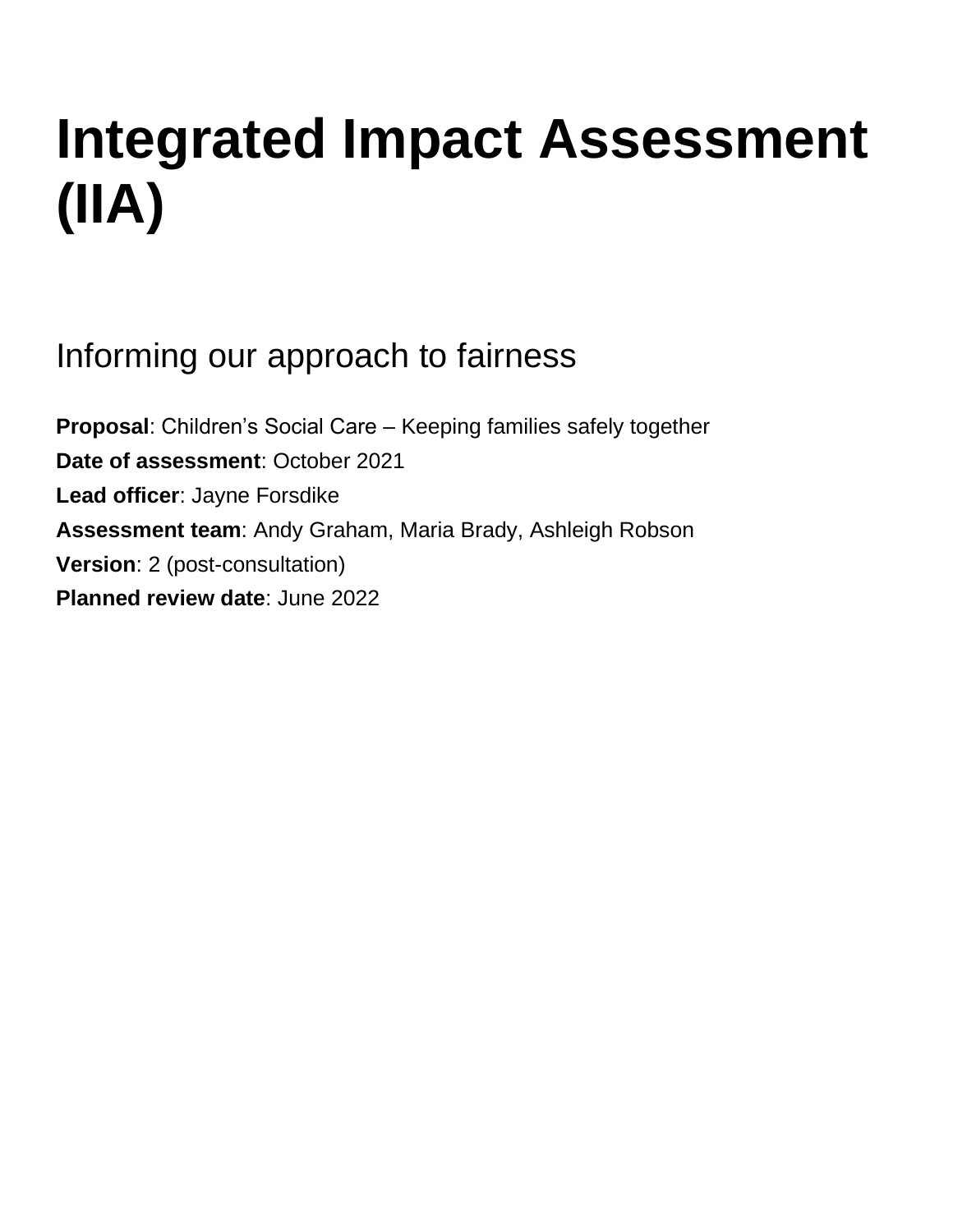# **Section A: Current service**

# **What does the service, function or policy do?**

Children's Social Care (CSC) provides our statutory social work function for the care and protection of children in need and children and young people at risk of significant harm.

Our service structure falls into two main categories of responsibilities that arise from a range of legislation, including but not limited to the Children's Acts 1989 and 2004. The first group of services relate to child safeguarding and promoting the welfare of children and the second group of services relate to corporate parenting responsibilities.

**Safeguarding and Promoting the Welfare of Children:** These services are responsible for working with children, young people and their families to prevent harm or neglect and promote a child or young person's wellbeing and welfare. This is how we support families to stay together safely. We do this through the following services:

- Initial Response, including the Emergency Duty Team, Screening Team, five social work teams and the Multi-Agency Safeguarding Hub: these teams act as the first point of contact for anyone who is worried about a child's safety or welfare. They provide initial assessments and interventions to keep children and young people safe.
- Long-Term Social Work: these teams provide social care support to children and young people who are classified as a child in need, are subject to a child protection plan or who are in our care. They work with families to keep children and young people safe, completing assessments and developing and progressing plans to improve the circumstances of the children.
- 16 Plus: these teams provide social care support to older young people who are either classified as a child in need or who are in our care. The teams support care experienced young people (aged between 18 and 21 years' old) as they move into adulthood. They also provide social work support to unaccompanied asylum-seeking minors.
- Children with Disabilities and Hospital Social Work: these teams provide social work support to disabled children and those with complex health needs and their families.
- Targeted services aimed at reducing demand for care, including our Multi-Systemic Therapy (MST), MST Child Abuse and Neglect (MST-CAN) and Intensive Family Intervention Teams. These teams support and work with complex adolescents and children at risk of abuse and neglect and their families to reduce risk and prevent entry to care or to reunify families where a young person has already entered care. In 2021 we launched our new Family Group Conferencing service.
- Children's Safeguarding Standards Unit: which, through Independent Review Officers, facilitate child protection conferences, reviews for children in care, reviews for children placed for adoption and the provision of continuous oversight of child protection and children in care plans.

**Corporate Parenting responsibilities:** As corporate parents we want the best for our children in care, just as any parent would. It is our responsibility to provide the best possible care for our children in care and support them to thrive. The Corporate Parenting service enables this by providing safe, stable homes that meet the individual needs and supports the achievement of good outcomes for children and young people in our care. Wherever possible and appropriate we aim to provide our children in care with family homes in Newcastle so they can stay connected to their friends, families, school and community. Corporate Parenting includes the following services: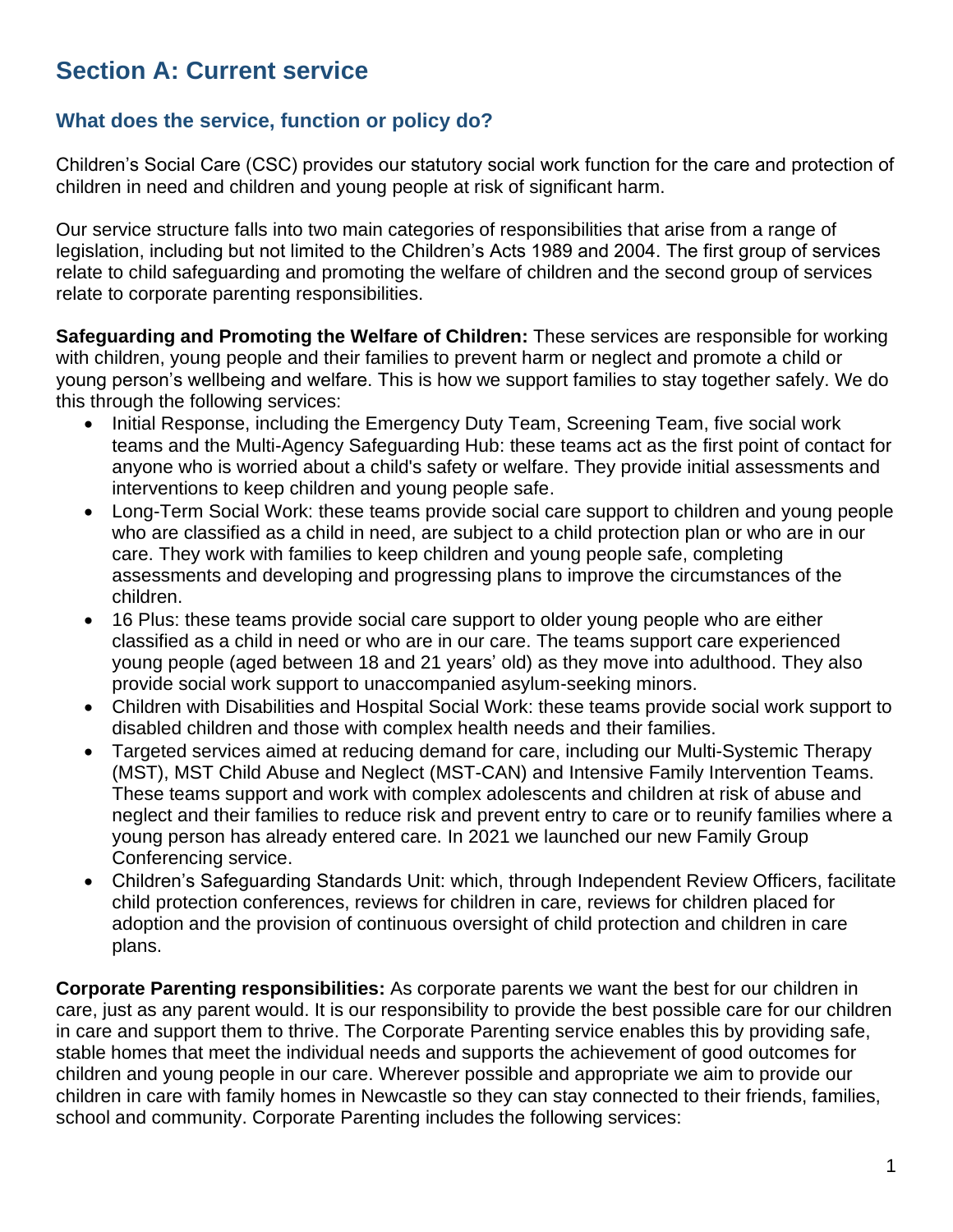- In-house Fostering: these teams are responsible for the recruitment, assessment and support of our in-house foster carers. In-house foster carers are paid by us to provide a range of respite, short-term and permanent family homes for children and young people in our care. Foster carers may also receive 'Staying Put' payments where a young person who has left care continues to live with them.
- In-house Residential Care: We run five children's homes across the city. These homes provide a range of support from short breaks for disabled children, to emergency and longer-term homes for young people with complex needs.
- Placements: This team works closely with Commissioning and Procurement colleagues to commission external placements if we are unable to meet needs through our in-house provision. Placements are commissioned from the independent residential sector and from independent fostering agencies through an established regional framework to ensure quality, choice and value for money.
- Family and Friends Carer Support: We provide financial and non-financial support to family and friends carers. A 'family and friends' carer' is a relative, friend or other person known to the child or young person who cares for that child full time. This arrangement may be put in place through a private family arrangement, through a formal Special Guardianship Order, Child Arrangements Order, a Connected Persons arrangement or Adoption.
- Adopt North East: The Corporate Parenting service is also responsible for oversight of our adoption arrangements. Newcastle is part of the regional adoption agency, Adopt North East, and we contract them carry out a range of activities on our behalf, including:
	- $\circ$  recruiting, assessing, approving and supporting prospective adopters;
	- o matching and supporting families with plans for adoption; and
	- o providing post adoption support to adoptive families.

# **Who do we deliver this service, function or policy for?**

CSC is a critical part of the safety net that ensures all children remain safe and free from harm. As above, and where necessary, we also care for children and young people from age 0–18 and up to age 24 where a young person has a significant learning need. We provide leaving care support to young people from the age of 18 up to the age of 25.

Demand for CSC locally and nationally has grown significantly over the last 10 years. In January 2020, the Local Government Association (LGA) reported that councils had seen a 53% increase in children on Child Protection plans and a 28% increase in Children in Care – a 10 year high. Subsequently COVID-19 hit, impacting children, young people and families in Newcastle, nationally and globally. Child poverty pre COVID-19 rose to 41%, Free School Meal applications rose 29% to August 2021, feelings of stress, anxiety and isolation and cases of domestic abuse are reported to have increased nationally. These factors can lead to increased demand for services, which are exacerbated by the impact of austerity, and recently led the Guardian to comment that, "with resources eviscerated by austerity cuts, the pandemic has made the problems more acute" [in children's services].

Despite a challenging environment, partners in Newcastle, including the council, have come together to support children, young people and families to ensure no child or young person is left behind as a result of the pandemic. Through carefully considered work with children, young people and families, we have been able to work differently to keep families safely together. As of 31 October 2021:

• We were working with 719 children and young people with a Child in Need Plan.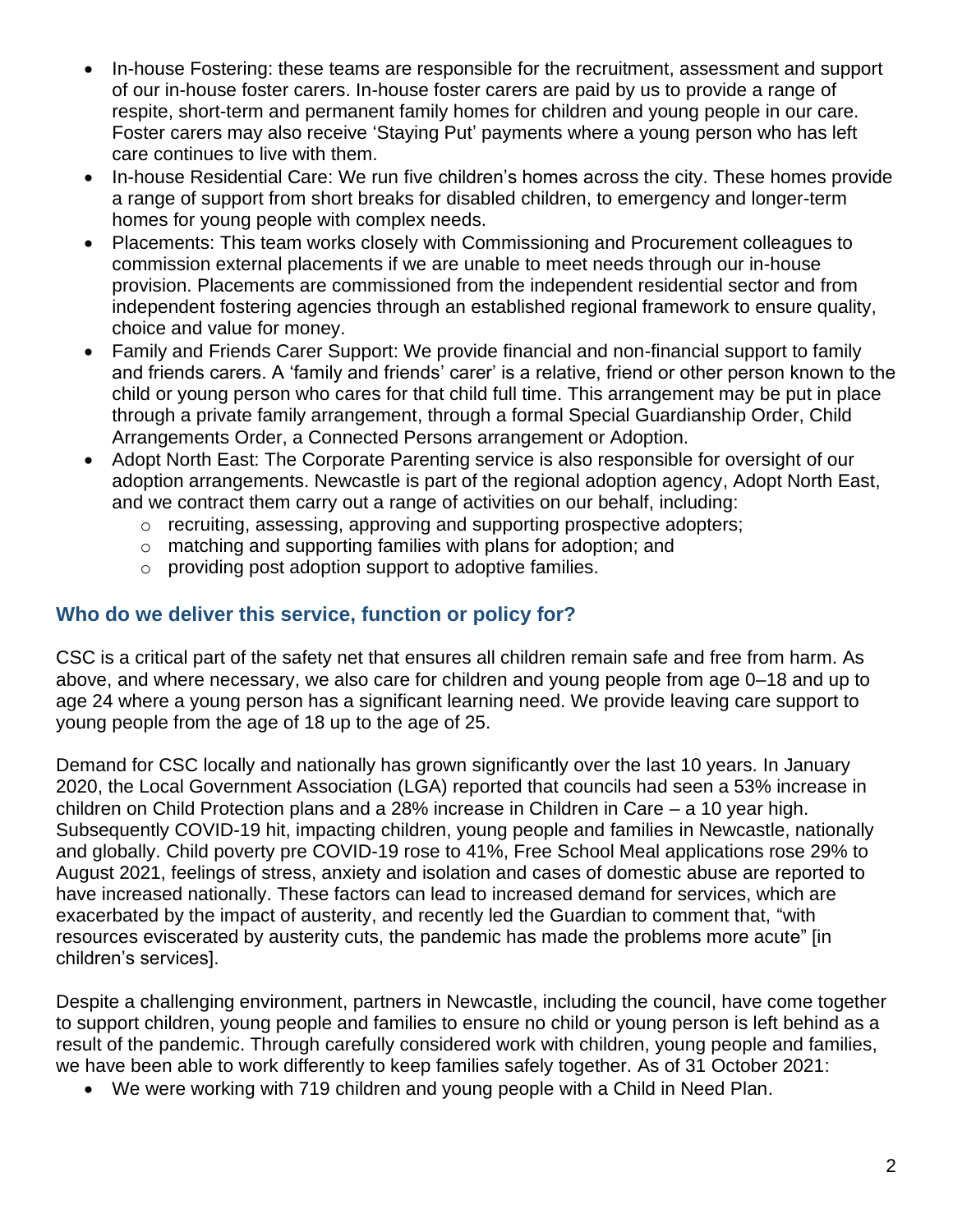- We were working with 308 children and young people with Child Protection plans, a rate of 52.3 per 10,000, below the rate of our statistical neighbours (75.7 per 10,000 at 31 March 2021).
- There were 639 children and young people in our care, a rate of 108.4 per 10,000 children compared to a rate of 112.9 per 10,000 for our statistical neighbours (at 31 March 2020).
- We were also working with and supporting 274 care experienced young people.

# **Why do we deliver this service, function or policy?**

We have overarching responsibility for safeguarding and promoting the welfare of all children and young people in the city. We have a number of statutory functions under the 1989 and 2004 Children Acts, including specific duties in relation to children in need and children suffering, or likely to suffer, significant harm, regardless of where they are found, under sections 17 and 47 of the Children Act 1989 ('the Act').

- Section 17 of the Act places a general duty on all local authorities to safeguard and promote the welfare of children within their area who are in need. A child in need is a child who needs additional support from the local authority to achieve their potential.
- Under section 17(6) financial assistance in terms of goods or services, or in exceptional circumstances cash, can be provided to a child, parent or carer to address identified needs to safeguard and promote a child's welfare where there is no other legitimate source of financial assistance.
- Section 47 of the Act requires the local authority to investigate the child's circumstances where they have 'reasonable cause to suspect that a child is suffering, or is likely to suffer, significant harm,' and to 'take any action to safeguard or promote the child's welfare'.
- Section 22G of the Act the places a duty on local authorities to take steps to secure, so far as reasonably practicable, sufficient accommodation within the city, which meets the needs of children that we are looking after and whose circumstances are such that it would be consistent with their welfare for them to be provided with accommodation that is in our area ('the sufficiency duty').

The Children (Leaving Care) Act 2000, which amended the Children Act 1989, includes duties in relation to planning for children whose status as children in care will be ending. This Act places a duty on us to assess and meet the care and support needs of eligible and relevant children and young people and to assist former relevant children, in particular in respect of their employment, education and training.

# **How much do we currently spend on this service, function or policy?**

**Gross expenditure:** £26,660,230 **Gross income:** £744,570 **Net budget:** £25,916,160

**Comments:** The budget covers the cost of all Children in Care placements, plus the associated budgets for Section 17, Support to Children in Care and legal fees.

# **How many people do we employ to deliver this service, function or policy?**

**Number of posts:** 475 **Number of full-time equivalent officers:** 435.19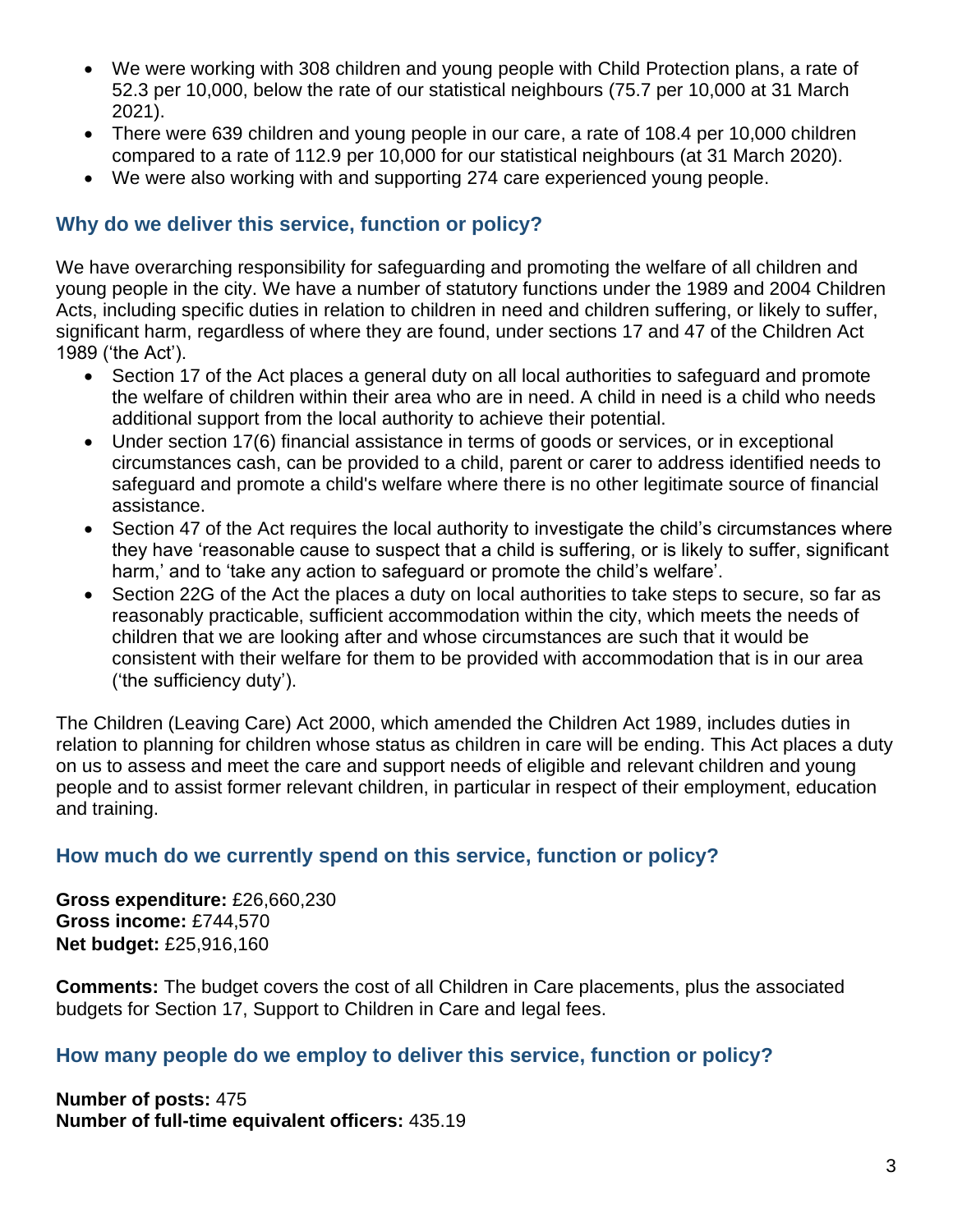**Comments:** This is the total Children's Social Care workforce across the entire service.

# **Section B: Proposal for future service**

# **How do we propose to change the service, function or policy?**

CSC is transforming how it works with children and families to safely reduce demand for services and to keep families safely together. By supporting families to stay safely together we are improving outcomes for children, reducing the numbers and costs of children and young people needing care and reducing costs associated with formal child protection processes.

# **Background to our proposal**

In 2018, in response to rising numbers of children and young people entering care and higher than average numbers of children on Child Protection plans, we began work to radically transform how we work with families. Despite the challenge of increasing poverty and the COVID-19 pandemic, our carefully considered plan is making a difference:

- The number of children and young people working with us subject to a Child Protection plan has fallen from a peak rate of 101.1 per 10,000 children aged 0-17 in 2018-19 to 51.1 per 10,000 at the end of October 2021.
- The rate of children and young people entering care has fallen from 64 per 10,000 in 2018-19 to 34 per 10,000 at the end of October 2021.
- As of 31 October, the number of children and young people in care has fallen to 639; 505 of these (79%) benefit from a fostering placement in a loving family environment. This was made possible by a dramatic increase (+51) in new in-house fostering placements since May 2019.

Whilst in its early stages, our Family Valued programme which launched in January 2021, is starting to make a difference with staff commenting that they are beginning to work differently – 'working with' children and families rather than doing things 'to' them. We expect our new Family Group Conferencing service will accelerate this relationship-based way of working.

# **Anticipated benefits**

By continuing to work in this way – supporting families earlier through Children & Families Newcastle, working differently as children, young people and families work with statutory CSC and safely keeping families together through the use of edge of care services – we will continue to reduce demand for and costs of care. We anticipate that the number of children in our care will reduce to 554 by April 2023.

As a result of working differently to keep families safely together, we will spend **£2,172,190** less in 2022-23 in the following ways:

- Reduction in demand and costs of placements for children in our care (£2,093,750). By safely reducing the number of children in our care, whilst also continuing to grow our in-house placement provision we will spend less on placements for children in care.
- Reduction in expenditure on Section 17 and support to children in care payments by 5% per annum (£26,190). As the number of children in our care reduce, we will spend less on miscellaneous support to them.
- Reduction in expenditure on legal costs for care proceedings by 5% per annum (£52,250). With fewer children and young people requiring formal care proceedings, as families are supported to stay safely together, we will reduce legal costs.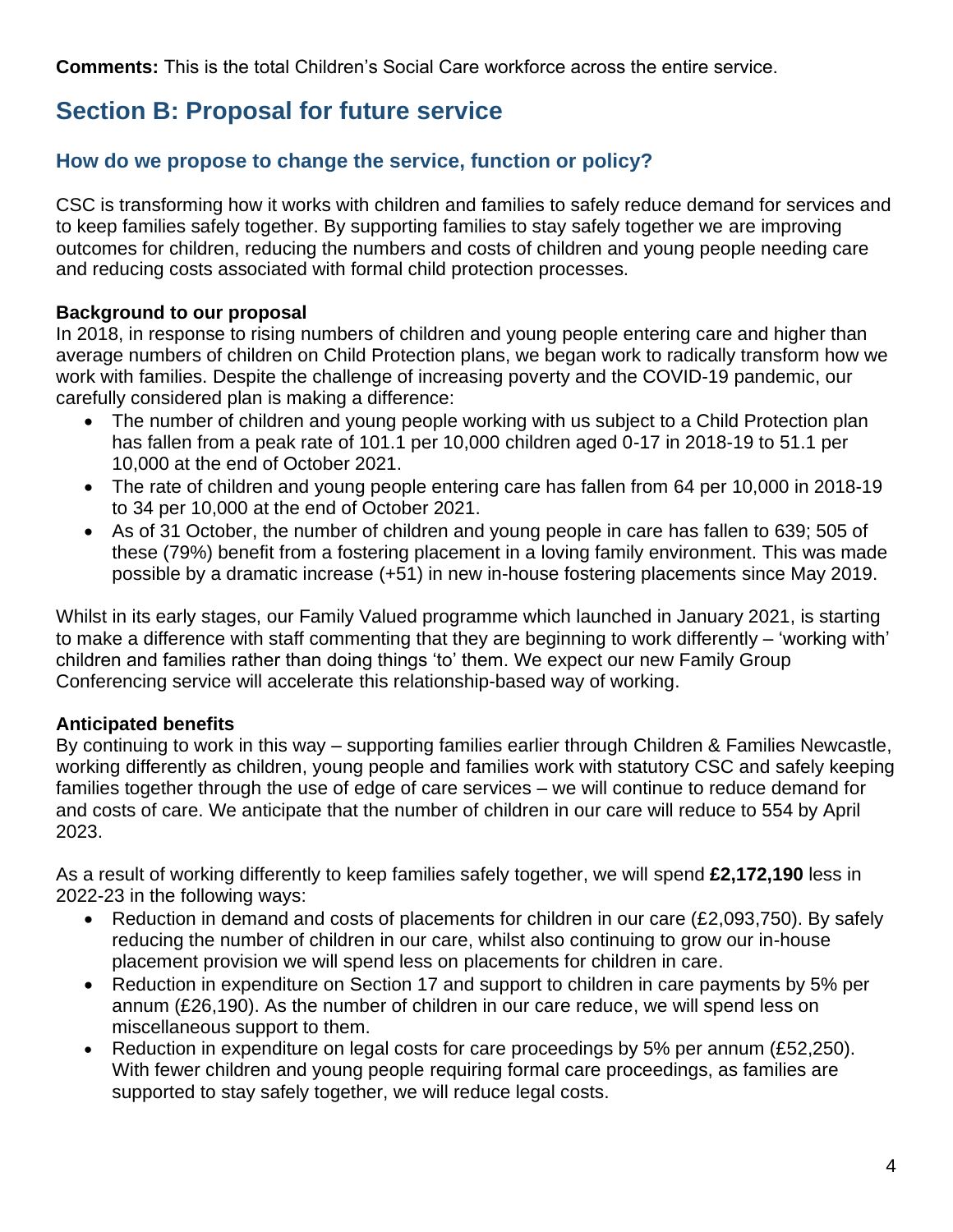# **What evidence have we used to inform this proposal?**

#### **Internal care management systems**

These provide a range of demand and impact data – how we review demand, case and caseload data and assure ourselves that our transformation plans are delivering. Specifically, these reports confirm the number of children and young people on each plan type and how our performance compares with our statistical neighbours and other groups. These reports also confirm the increases in children newly eligible for Free School Meals.

#### **Local Government Association reports on demand for Children's Social Care**

Locally and nationally, over the last ten years there has been a significant increase in demand for CSC services both locally and nationally.

#### **Range of data on socio-economic conditions, including the impact of COVID-19 (Office for National Statistics, End Child Poverty Now, Centre for Mental Health)**

Nationally and locally the number of children living in poverty has increased in the last 10 years and demand for mental health services is forecasted to increase.

#### **Evaluation of Family Valued in Leeds**

Independent evaluation of the project's impact on the target population shows that between 2011 and 2017, Leeds reduced the number of children on Child Protection plans by nearly 50 per cent (974 in 2011 down to 515 in 2017). This confirmed that a social work approach based on the strengths of families can safely and sustainably reduce the number of children subject to child protection and in care.

#### **Independent reviews**

In summer 2021, we benefitted from an independent review of CSC in Newcastle by the LGA. The review team considered the strength of what we achieve with and for children, young people and families. The team noted high quality practice, strong leadership, commitment to relational and restorative practice amongst the workforce and early signs that our approach was starting to make a difference.

In Spring 2021, Mutual Ventures, as part of our Department for Education sponsored Family Valued programme, reviewed progress in implementing our new way of working. They commented that there was good awareness and support amongst the workforce. We have built on this in the subsequent months by working hard to embed the approach with the workforce and develop awareness with our partners.

# **Ofsted Inspections**

In our Focused Visit in September 2019, Ofsted Inspectors found that we had made progress in our improvement journey with a clear commitment on improving outcomes for children, young people and their families.

Our December 2021 Ofsted inspection judged children's services to be 'Good'. Inspectors highlighted that the majority of children 'make good progress' and that support for children in care help them to flourish.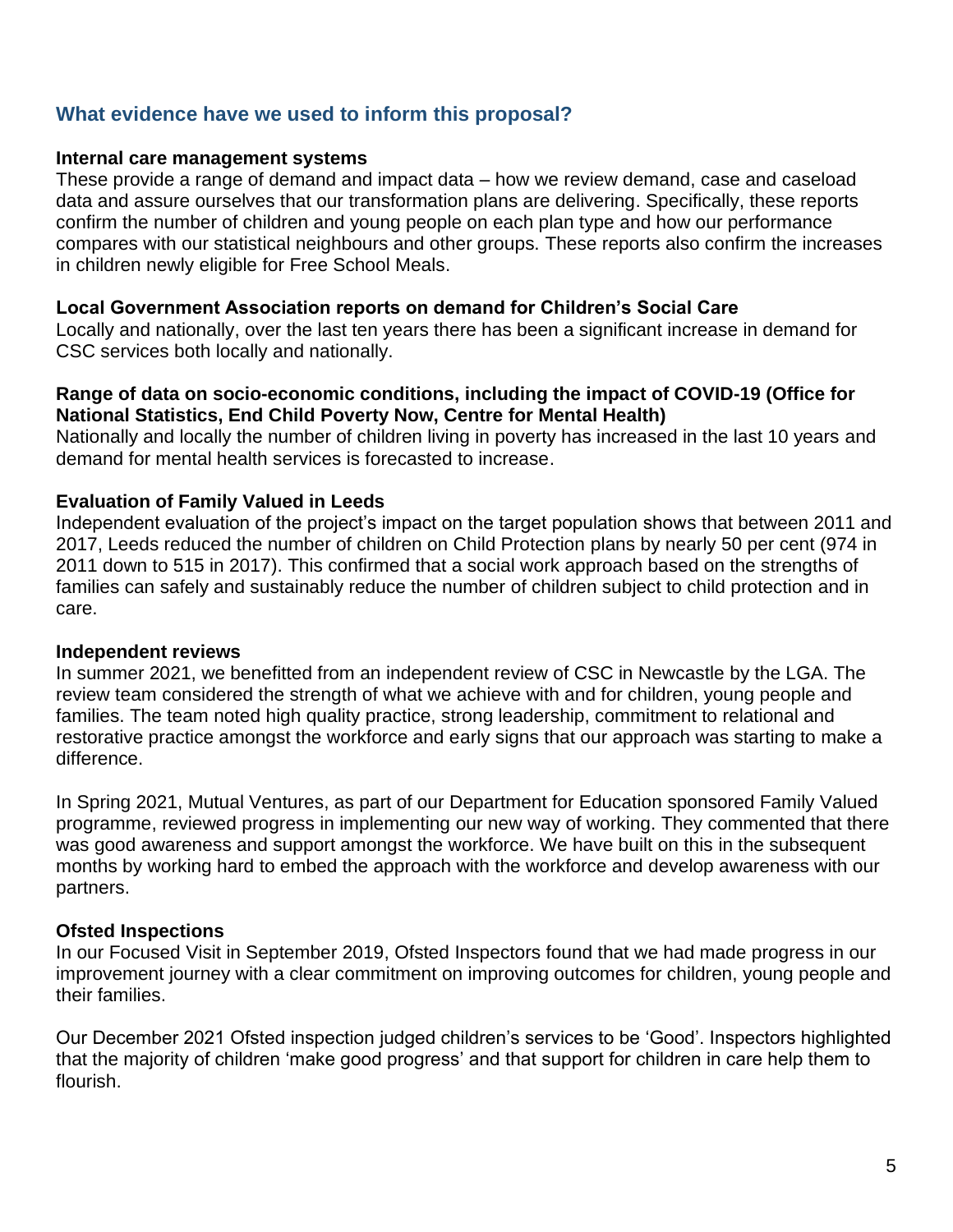#### **What parents and carers tell us**

When we have engaged with parents and carers, they have shared some of the following comments:

- "My future now looks brighter for both myself and my children… My children are engaged well in education, have brighter prospects for their future, have good routines and most importantly we are happier again." Parent feedback re Early Help, March 2020.
- "She's actually listened to me and believed in me when not many people have. I've had social workers in the past and I don't usually get along with them, I'm usually the one shouting at them but this one has really listened." Parent feedback during CSC Practice Week, March 2021.
- "Having support just makes everything easier….[my social worker] has always reassured me and supported us as a family. They made sure I have all the support I need to get me to where I want to be". Parent feedback during CSC Practice Week, November 2021
- "Working with [my social worker] has improved everything" Parent feedback during CSC Practice Week, November 2021

#### **What children and young people tell us**

We work with children and young people to gather their feedback; young people have shared the following comments with us:

- "I love my Social Worker." Feedback from a child during our LGA Peer Review, July 2021.
- "I live with the best carer in the world. I love her because she is very understanding and fair and is always there when I need her. I very much love living here." Feedback from a child during CSC Practice Week, March 2021.
- "It's great being in care." Feedback from a child during our LGA Peer Review, July 2021.
- "She took out family from a really dark place…She has helped mum be strong….We are happy now. I love her." Feedback from a brother and sister during CSC Practice Week, November 2021

Feedback through previous consultations has also informed the development of this proposal – more information is set out below.

# **What will be the financial impact of this proposal?**

Through reduced use of independent sector provision and continued growth of in-house services we anticipate we will spend £2,093,750 less on placements for children in care in 2022-23.

**I**n line with the anticipated reductions in children in care, we anticipate a reduction in support provided through Section 17 and support to Children in Care. Given uncertainty about the ending of the Universal Credit uplift and the longer-term uncertainty of COVID-19, we have assumed a modest 5% reduction which means we will spend £26,190 less in 2022-23.

In line with the anticipated reductions in children in care, we also anticipate a reduction in legal fees and associated legal costs, assuming a 5% reduction means we will spend £52,250 less in 2022-23.

# **What will be the impact upon our employees of this proposal?**

**Number of FTE:** 0 FTE **% of workforce:** 0%

**Comments:** These proposals are based on strengthened relationships between our staff and the children and families they work with. This is key to reducing demand.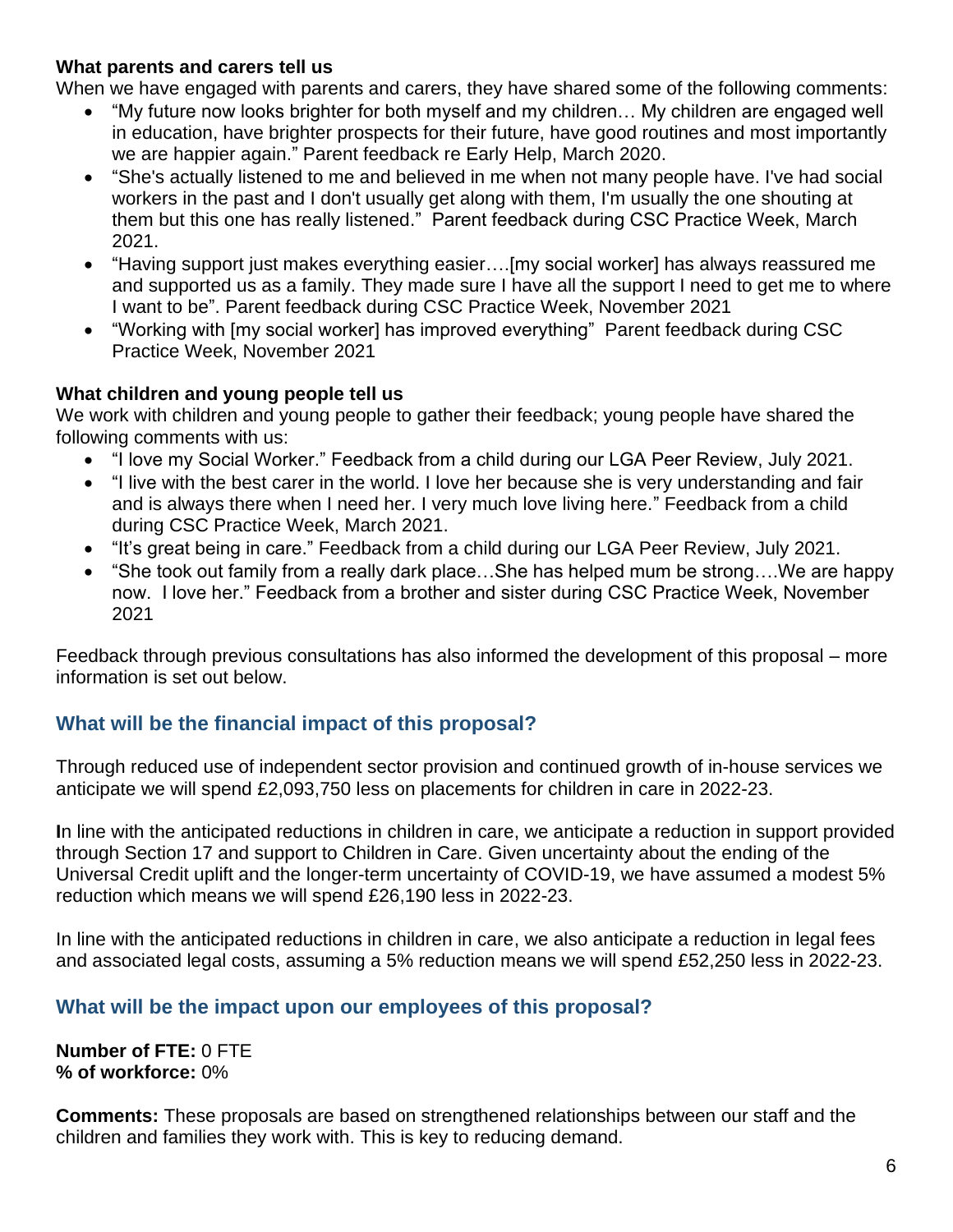# **Section C: Consultation**

# **Who did we engage with to develop this proposal?**

**Who:** Mutual Ventures

**When and how:** On-going since June 2021 to date via a series of staff engagement events

**Main issues raised:** The purpose of the engagement events was to hear our staff's aspirations for the Family Valued approach and their experience to date.

Feedback was that staff were pleased that Family Valued encouraged creative thinking and approaches to keeping families together and they feel more confident in their decision making which would see more children staying safely at home with families.

**Who:** Newcastle residents

**When and how:** December 2020 – January 2021 previous budget consultation via Let's Talk

**Main issues raised:** Some responses from the public expressed concern that there could be a shift away from focusing on children and young people's needs and potentially more pressure on staff.

A number of people shared ideas for making savings including taking a 'targeted approach', working in partnership with other service providers, such as health services, to streamline services and prevent duplication of work.

**Who:** Voluntary and community sector organisations

**When and how:** December 2020 – January 21 via Let's Talk online event as part of previous budget consultation.

**Main issues raised:** Attendees at the virtual voluntary, community and social enterprise organisations' event were concerned that changing the way services are delivered risks losing existing good practice.

**Who:** Connected Voice

**When and how:** 15 January 2021 in writing in response to previous budget consultation

**Main issues raised:** Connected Voice supported working more closely with families through a partnership approach, and were keen for voluntary, community and social enterprise organisations to be involved in developing and delivering these services.

**Who:** Health Watch

**When and how:** 15 January 2021 in writing in response to previous budget consultation

**Main issues raised:** Health Watch welcomed the incorporation of the independently evaluated Family Valued approach into Children's Social Care and recognised how the approach could be of benefit to families and cost effective.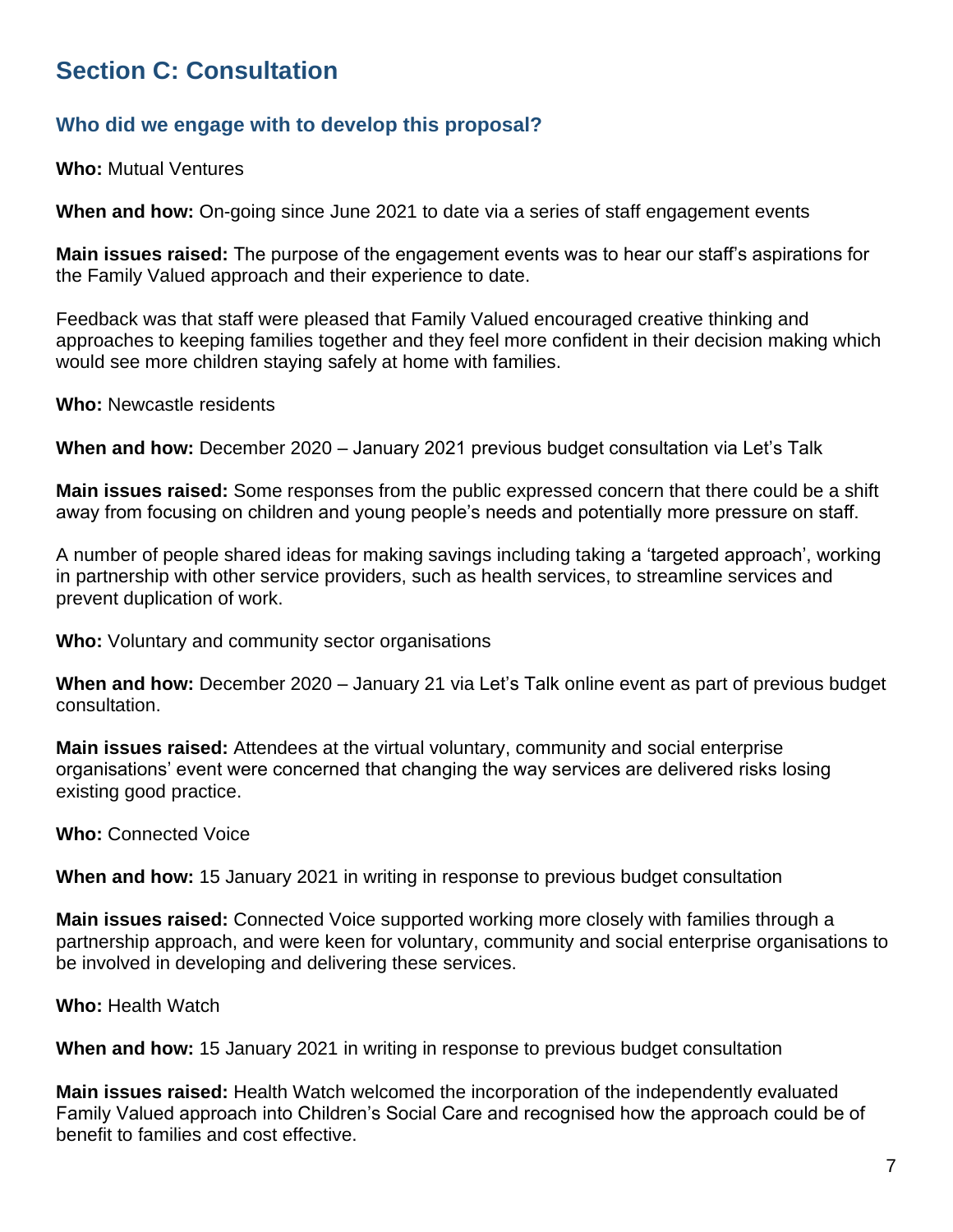However, they wanted assurance that the effectiveness of the approach is constantly evaluated to ensure that children are not being removed from care inappropriately or placed incorrectly within the spectrum of support, and that staff, parents, carers and children and young people are regularly invited to share their experience of the new approach.

**Who:** Newcastle Safeguarding Children Partnership

**When and how:** 13 January 2021, via an online meeting

**Main issues raised:** Feedback was positive about the developments that will be implemented to support families to stay safely together. Discussion around ensuring interventions are focused on the right places – related to inequality issues, domestic violence and changes that may occur as a result of Brexit and immigration statuses.

**Who:** Education staff and school representatives **When and how:** 11 January 2021, via an online meeting

**Main issues raised:** No issues raised about the proposal

**Who:** Children's Social Care staff

**When and how:** 16 December 2020 via an online meeting

**Main issues raised:** Feedback was positive about new approaches to supporting families to stay safely together. Staff commented that families need the right support systems in place to support children to remain with their families. Staff also queried whether the financial position might change in the future due to current uncertainties (for example, COVID-19).

**Who:** CSC, Early Help and Education staff and external partners from health and the police

**When and how:** 5,12,17 November 2020 via online meetings

**Main issues raised:** Staff and partners expressed support for the Family Valued approach, and excitement for the potential to improve outcomes for children, young people and families.

**Who:** CSC staff and external partners from health and the police

**When and how:** 28 October 2019, workshop

**Main issues raised:** Right Child, Right Care Partnership Approach. The attendees welcomed the Family Valued approach outlined in the Department for Education Strengthening Families, Protecting Children Programme.

**Who:** CSC staff feedback sessions

**When and how:** Various meeting throughout 2019-20

**How:** Mix of in-person meetings and virtual Teams meetings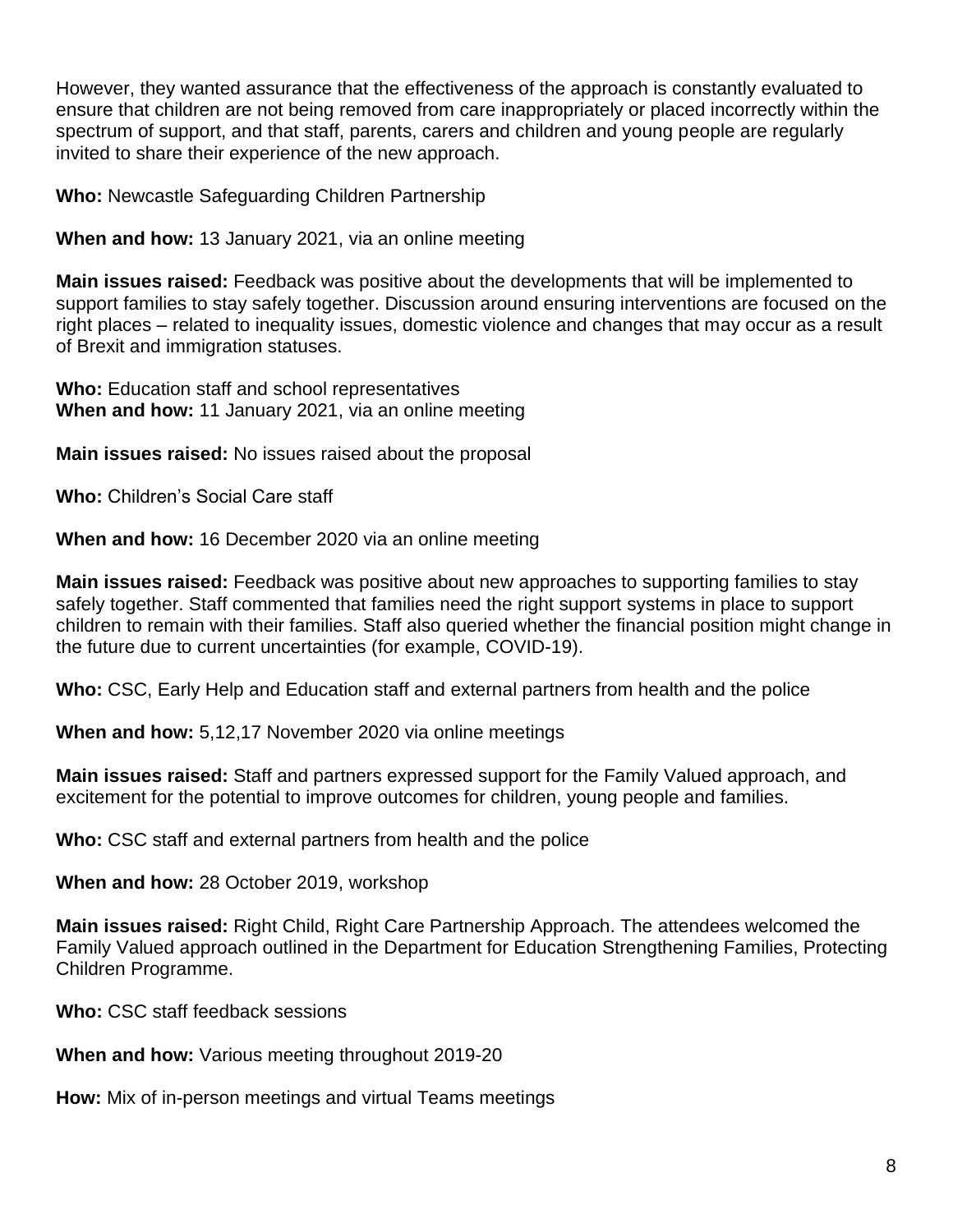**Main issues raised:** Staff were keen to hear updates about the DfE Strengthening Families Protecting Children Programme. Staff supported opportunities for working differently with families and undertaking training.

# **Who do we want and need to engage with during consultation?**

**Who**: Newcastle residents **When**: December consultation period **How**: Let's Talk Newcastle online portal, supported by accessible information

**Who**: Children and young people **When**: December consultation period **How**: Social media and facilitated workshops

**Who**: Voluntary and community sector **When**: December consultation period **How**: Let's Talk Newcastle online portal and online meetings with various organisations

**Who**: Newcastle Safeguarding Children Partnership **When**: December consultation period **How**: Let's Talk Newcastle online portal and online meetings with various organisations

**Who**: Education staff and school representatives **When**: December consultation period before school holiday period **How**: Accessible Briefing note on Services to Schools Portal. Update to Promise Board.

**Who**: Children's Social Care staff **When**: December consultation period **How**: Online meetings and accessible briefing note

**Who**: All CSC, Early Help and Education staff, external partners from health and the police **When**: December consultation period **How**: Online meetings and accessible briefing note

**Who**: CSC staff and external partners from health and the police **When**: December consultation period **How**: Online meetings and accessible briefing note

**Who**: CSC staff feedback sessions **When**: December consultation period **How**: Online meetings and accessible briefing note

# **Who provided feedback during the consultation process?**

**Who:** Children and Young People

**When and how:** Online and face -to-face workshops with young people aged 8-25 during December 2021

**Main issues raised:** No specific comments on this proposal. There was a feeling among the majority of those taking part in workshops that children's services – and community offers for young people –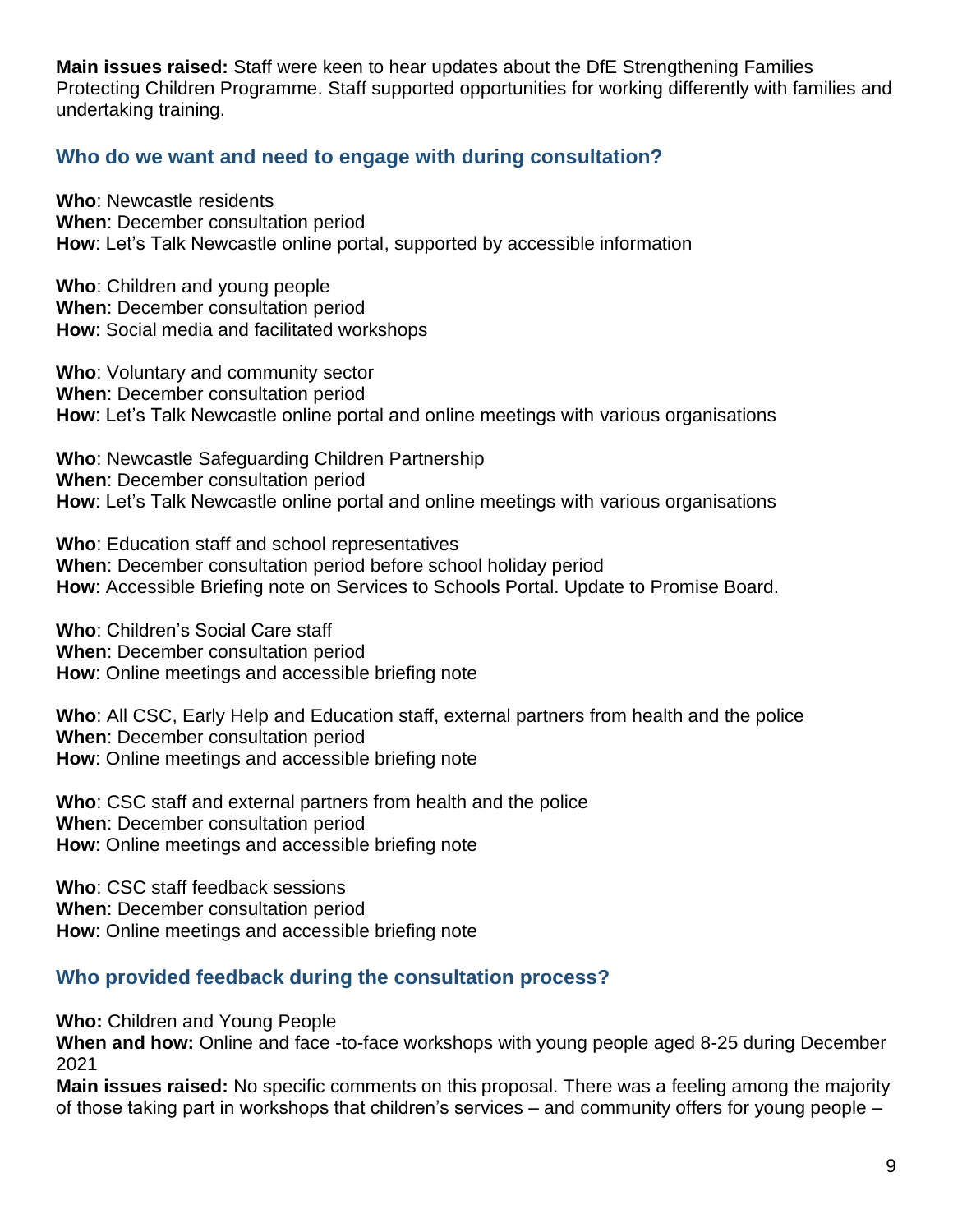needed greater investment in safe physical spaces and staffing so that "kids will not be bored and can be properly heard".

**Who:** Newcastle Resident

**When and how:** Via social media

**Main issues raised:** Concern raised about cuts to Children's Social Care potentially increasing risk of harm to vulnerable children.

**Who:** Connected Voice

**When and how:** Written response to proposal

**Main issues raised:** Supports closer working with families however believe that the additional pressure that many families are facing as a result of the pandemic should be factored into the budget plans.

**Who:** Healthwatch

**When and how:** Written response to proposal

**Main issues raised:** Transformation of Children's Social Care and adopting an approach of working with children and families with an aim to keep families safely together is welcomed. The effectiveness of the approaches should be evaluated to ensure decisions made are in the best interest of the child they affect. Regular feedback from staff, parents, carers, and children should also be regularly gathered to understand their experience of the new services / approaches. Concerned that the longterm effects of the pandemic upon the resilience of families and that the small reductions in the Early Years and Family Support Team and the Initial Contact, Referral and Assessment Team budgets could impact on the council's ability to conduct prevention and early intervention work.

**Who:** Newcastle Carers

**When and how:** Written response to proposal

**Main issues raised:** The reduction in budgets may lead to a negative impact on carers who may need to cover any shortfall in support where there is a reduction in services available to families.

# **Section D: Impact assessment**

The section sets out actual or potential disadvantages or benefits that may arise from implementing this proposal. This assessment is set out for people with characteristics protected by the Equality Act 2010 and other broader areas of potential impact.

# **People with protected characteristics**

Age

**Type of impact:** Actual or potential benefit

**Detail of impact:** Our proposals will provide a better service for all children and their families, enabling families to safely stay together. This includes tailored work by age and or based on needs of the children and young people such as including (but not limited to) gender, faith, ethnic origin, cultural and linguistic background, sexual orientation and any disability or medical issues.

**How will this be addressed or mitigated?** Not applicable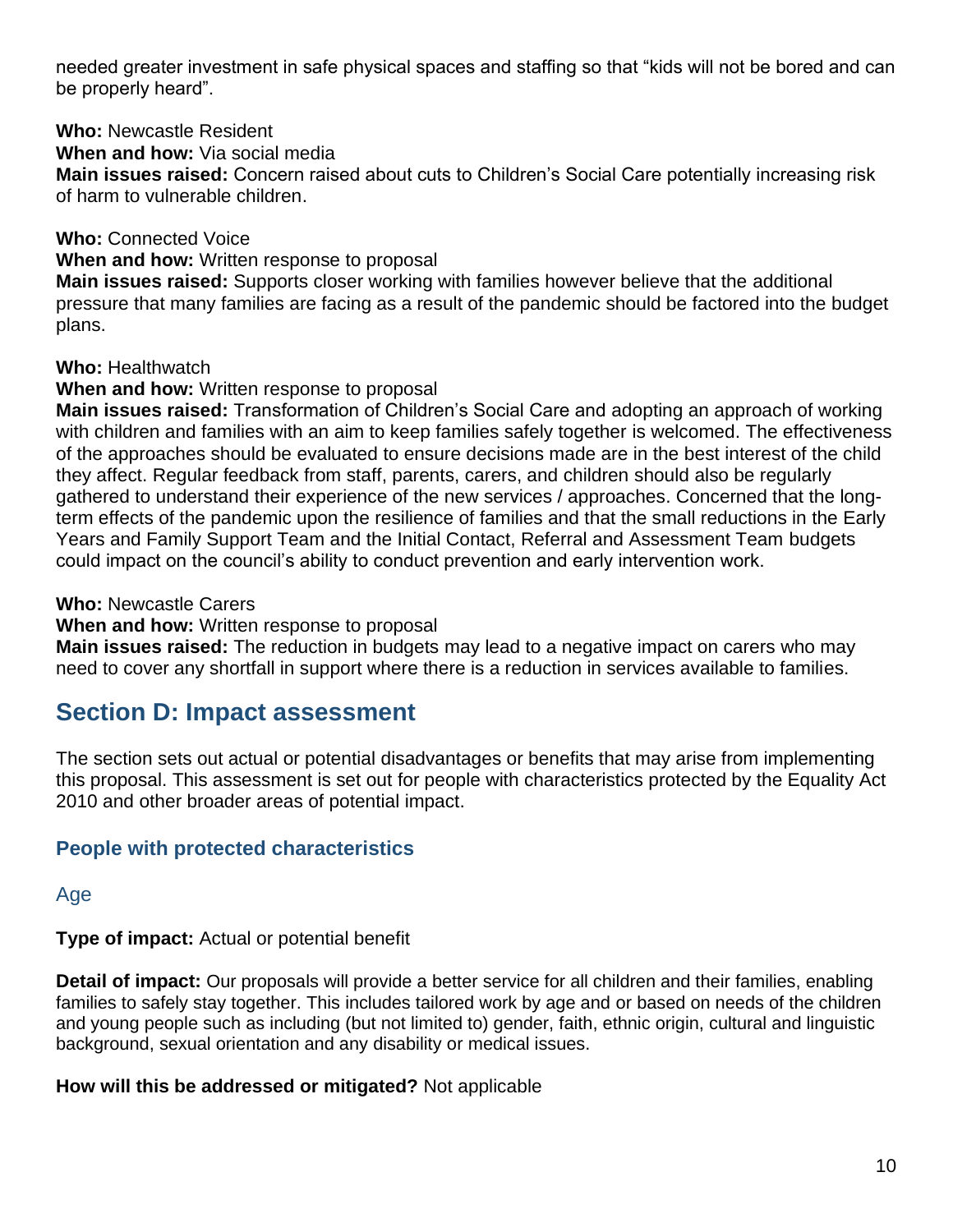# **Disability**

#### **Type of impact:** Actual or potential benefit

**Detail of impact:** Our proposals will provide a better service for all children and their families, enabling families to safely stay together. This includes tailored work by age and or based on needs of the children and young people such as including (but not limited to) gender, faith, ethnic origin, cultural and linguistic background, sexual orientation and any disability or medical issues.

#### **How will this be addressed or mitigated?** Not applicable

# Gender reassignment

#### **Type of impact:** Actual or potential benefit

**Detail of impact:** Our proposals will provide a better service for all children and their families, enabling families to safely stay together. This includes tailored work by age and or based on needs of the children and young people such as including (but not limited to) gender, faith, ethnic origin, cultural and linguistic background, sexual orientation and any disability or medical issues.

#### **How will this be addressed or mitigated?** Not applicable

Sex

#### **Type of impact:** Actual or potential benefit

**Detail of impact:** Our proposals will provide a better service for all children and their families, enabling families to safely stay together. This includes tailored work by age and or based on needs of the children and young people such as including (but not limited to) gender, faith, ethnic origin, cultural and linguistic background, sexual orientation and any disability or medical issues.

#### **How will this be addressed or mitigated?** Not applicable

# Marriage and civil partnership

# **Type of impact:** Actual or potential benefit

**Detail of impact:** Our proposals will provide a better service for all children and their families, enabling families to safely stay together. This includes tailored work by age and or based on needs of the children and young people such as including (but not limited to) gender, faith, ethnic origin, cultural and linguistic background, sexual orientation and any disability or medical issues.

#### **How will this be addressed or mitigated?** Not applicable

# Pregnancy and maternity

#### **Type of impact:** Actual or potential benefit

**Detail of impact:** Our proposals will provide a better service for all children and their families, enabling families to safely stay together. This includes tailored work by age and or based on needs of the children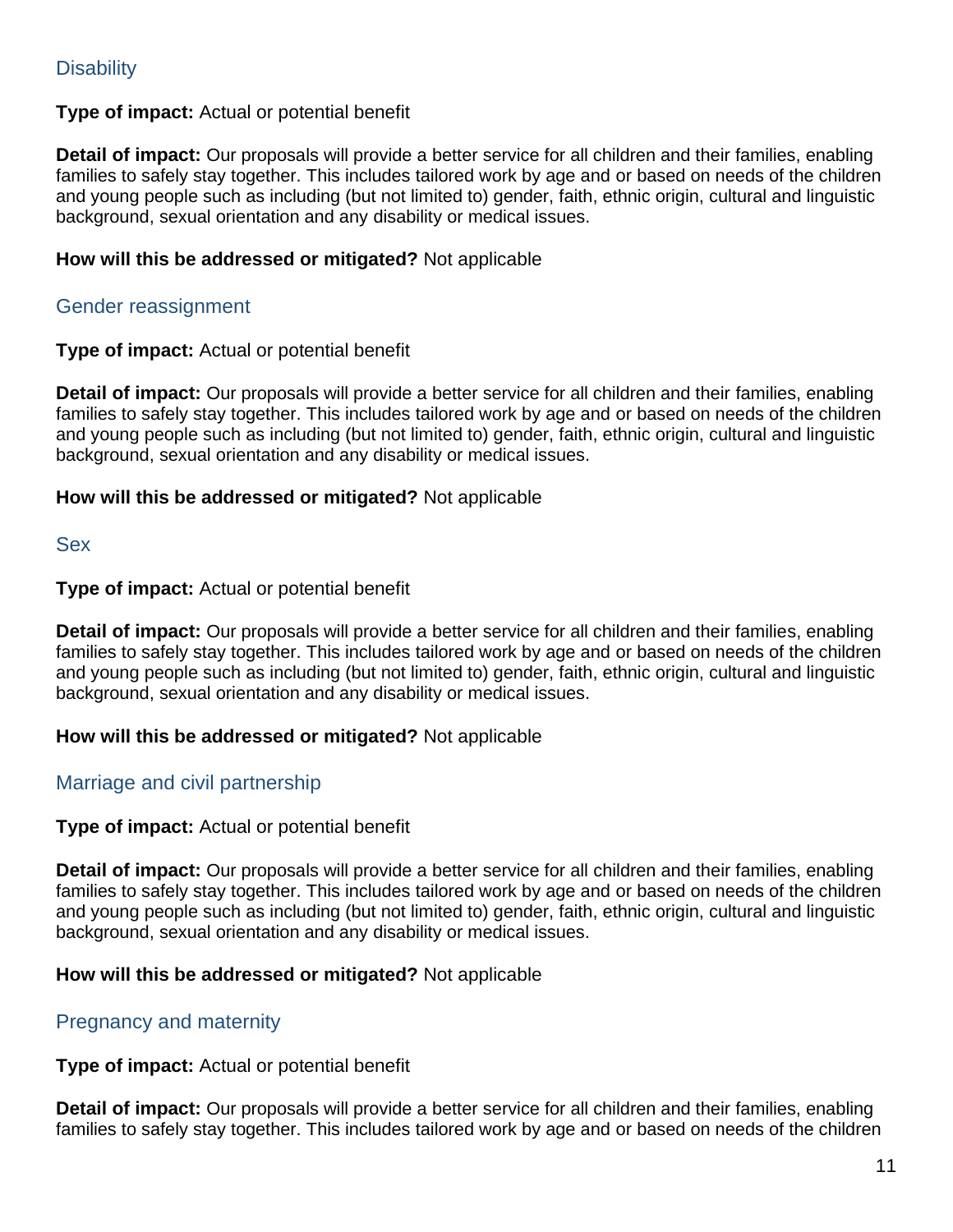and young people such as including (but not limited to) gender, faith, ethnic origin, cultural and linguistic background, sexual orientation and any disability or medical issues.

#### **How will this be addressed or mitigated?** Not applicable

# Race and ethnicity

#### **Type of impact:** Actual or potential benefit

**Detail of impact:** Our proposals will provide a better service for all children and their families, enabling families to safely stay together. This includes tailored work by age and or based on needs of the children and young people such as including (but not limited to) gender, faith, ethnic origin, cultural and linguistic background, sexual orientation and any disability or medical issues.

#### **How will this be addressed or mitigated?** Not applicable

# Religion and belief

#### **Type of impact:** Actual or potential benefit

**Detail of impact:** Our proposals will provide a better service for all children and their families, enabling families to safely stay together. This includes tailored work by age and or based on needs of the children and young people such as including (but not limited to) gender, faith, ethnic origin, cultural and linguistic background, sexual orientation and any disability or medical issues.

#### **How will this be addressed or mitigated?** Not applicable

# Sexual orientation

#### **Type of impact:** Actual or potential benefit

**Detail of impact:** Our proposals will provide a better service for all children and their families, enabling families to safely stay together. This includes tailored work by age and or based on needs of the children and young people such as including (but not limited to) gender, faith, ethnic origin, cultural and linguistic background, sexual orientation and any disability or medical issues.

#### **How will this be addressed or mitigated?** Not applicable

# **Other potential impacts**

# **Carers**

#### **Type of impact:** Actual or potential benefit

**Detail of impact:** Our proposal aims to keep families safely together improving outcomes for children and young people and their families. When working with families to ensure they are able to look after their child safely at home we undertake robust assessments of individual family circumstances. Our assessments identify the presence of carers and allow us to ensure they receive appropriate support. We do not anticipate any impact on carers.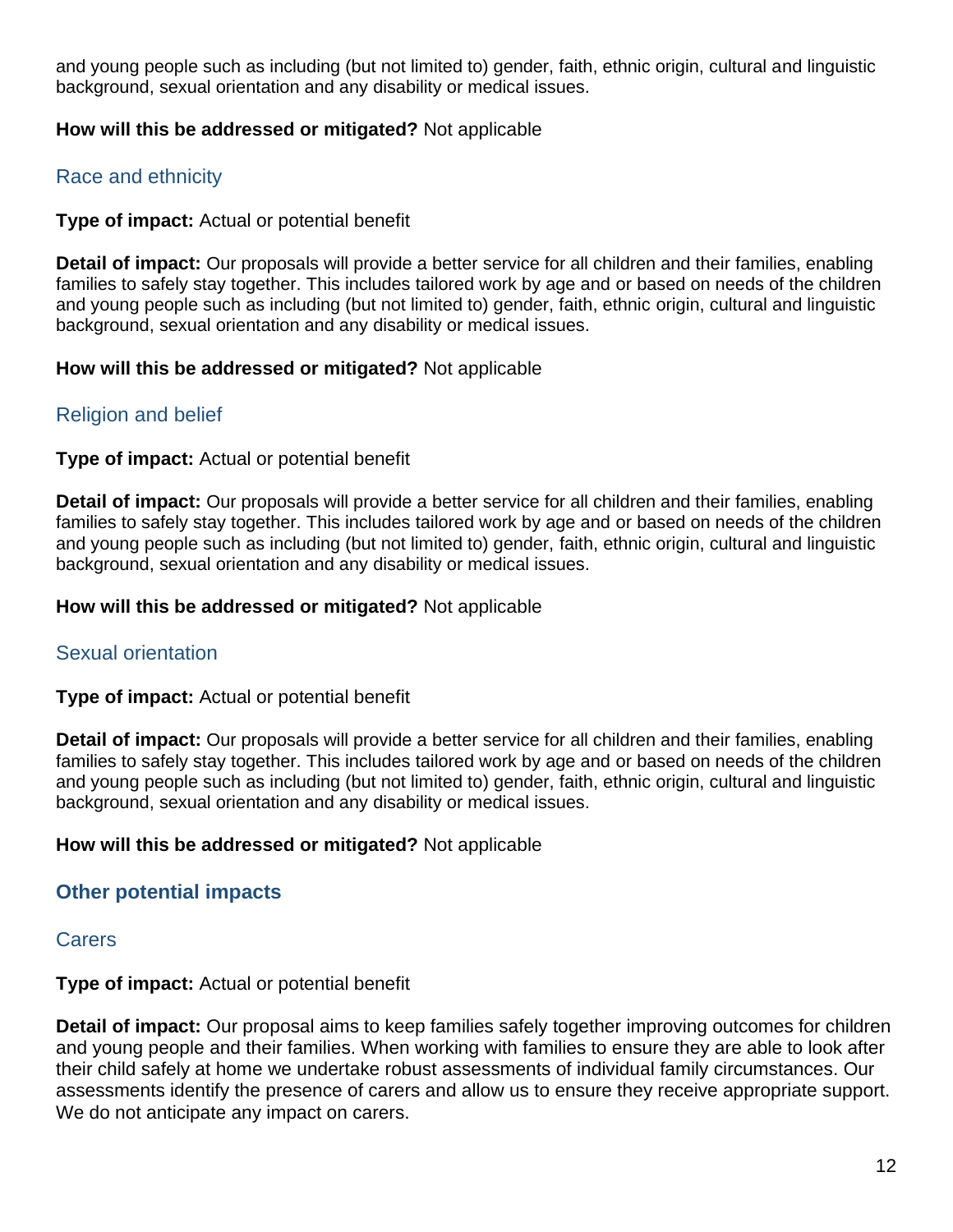# **How will this be addressed or mitigated?** Not applicable.

# People vulnerable to socio-economic impacts

# **Type of impact:** Actual or potential benefit

**Detail of impact:** Children in need and those on a Child Protection plan are more likely to come from deprived areas. Our proposals aim to keep families safely together improving outcomes for children and young people vulnerable to socio-economic impacts.

#### **How will this be addressed or mitigated?** Not applicable

# **Businesses**

There is no actual or potential impact or benefit for businesses as a result of this proposal.

# **Geography**

#### **Type of impact:** Actual or potential benefit

**Detail of impact:** Children in need and those on a Child Protection plans are more likely to come from deprived wards. Our proposals aim to keep families safely together improving outcomes for children and young people vulnerable to socio-economic impacts.

#### **How will this be addressed or mitigated?** Not applicable

# Community cohesion

**Type of impact:** Actual or potential benefit

**Detail of impact:** Our proposal aims to keep families safely together improving the wellbeing of children and young people and potentially improve community cohesion.

# **How will this be addressed or mitigated?** Not applicable

# Community safety

**Type of impact:** Actual or potential benefit

**Detail of impact:** Our proposal aims to keep families safely together improving the wellbeing of children and young people and potentially reducing behaviours that may impact community safety.

**How will this be addressed or mitigated?** Not applicable

# Public Health

**Type of impact:** Actual or potential benefit